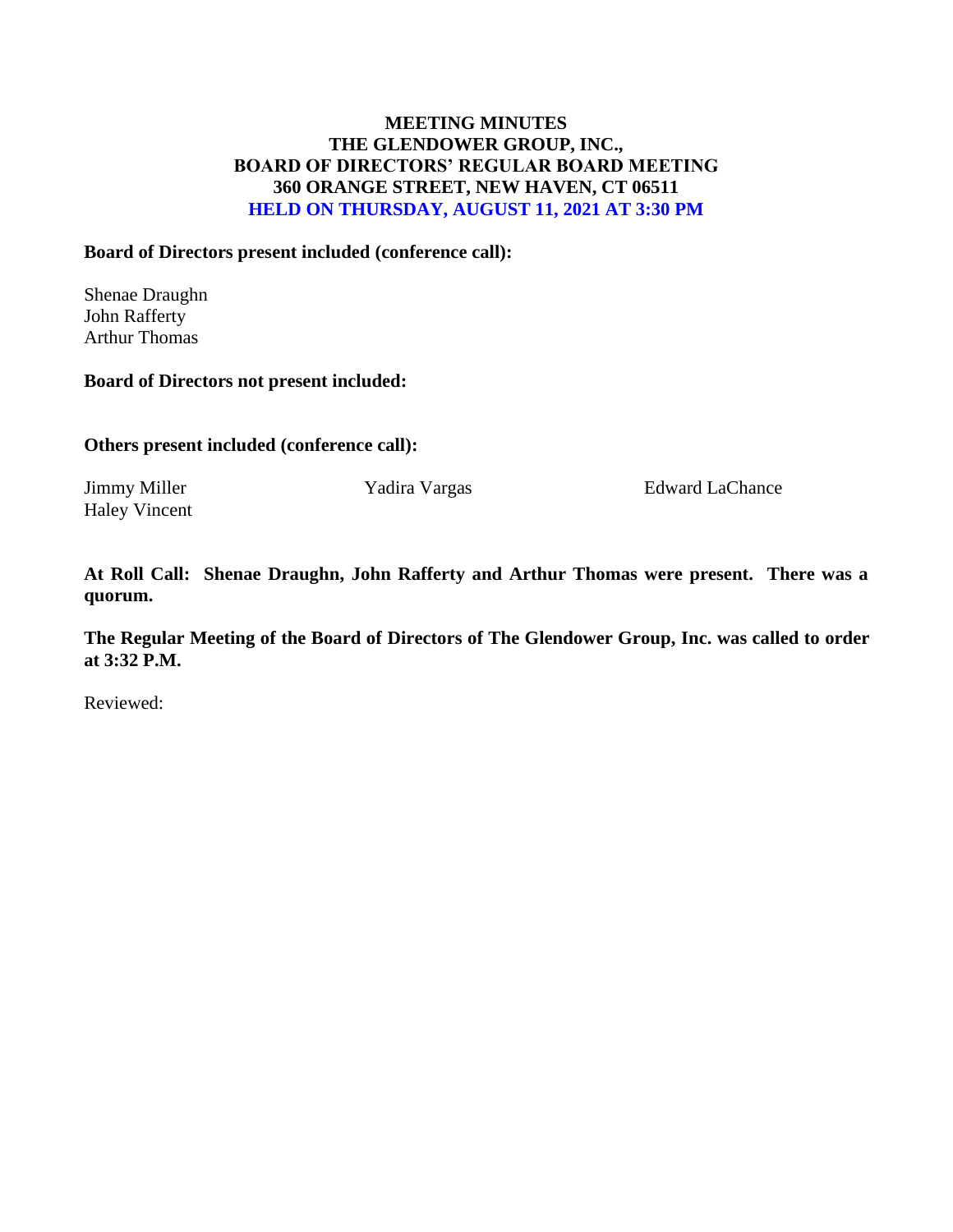### **THE GLENDOWER GROUP, INC.**

#### **Resolution Number** GG-08-17/21-S

### **ADOPTION OF HUD FORM 92041 IN CONNECTION WITH FUNDING OPPORTUNITY FOR 34 LEVEL STREET HUD 202 CAPITAL ADVANCE APPLICATION**

**WHEREAS,** The Glendower Group, Inc. has submitted a capital advance application for funding under the Federal Department of Housing and Urban Development ("HUD") to assist in the creation of 51 units of elderly housing to be located at 34 Level Street, New Haven; and

**WHEREAS,** as part of the HUD application review, a curable deficiency was identified requiring the execution of the specific HUD form 92041 Sponsor's Conflict of Interest Resolution; and

**WHEREAS,** section 202 of the Housing Act of 1959, as amended, authorizes the making of capital advances for housing for the elderly to private, nonprofit corporations, OR Section 811 of the National Affordable Housing Act of 1990, as amended, authorizes the making of capital advances to nonprofit corporations for housing for persons with disabilities, no part of the net earnings of which inure to the benefit ofany member, founder, contributor or individual; and

**WHEREAS**, HUD has implemented this statutory requirement by promulgating a regulation providing that the Sponsor may not be controlled by or under the direction of persons or firms seeking to derive profit or gain therefrom. The regulation also prohibits any officer or director of the Sponsor from having any financial interest in any contract in connection with the rendition of services, the provision of goods or supplies,procurement of furnishings or equipment, construction of the project, procurement of the site or any other matters whatsoever, except with respect to management or supportive services contracts entered into by the Owner with the Sponsor or its nonprofit affiliate; and

**WHEREAS,** HUD has determined that assurance of compliance with this prohibition can best be obtained by requiring that all officers and directors of the Sponsor certify that they do not have and will not have during their term of office, any prohibited financial interest; and

**WHEREAS,** because of the time constraints imposed under the application process and difficulties in meeting these deadlines caused by such factors as large boards and unavailability of officers and directors of the board, some prospective Sponsors have been unable or experienced hardship in obtaining all of the required certifications for submission with the applications for fund reservation**;** and

**WHEREAS,** HUD is willing to defer submission of the required Sponsors' Conflict of Interest and Disclosure Certifications until the submission of the firm commitment applications by those Owners for which fund reservations were approved, if such certifications are provided by all the Sponsor's officers and directors listed below, who are duly qualified and sitting in these capacities from the date of the Sponsor's fund reservation application; and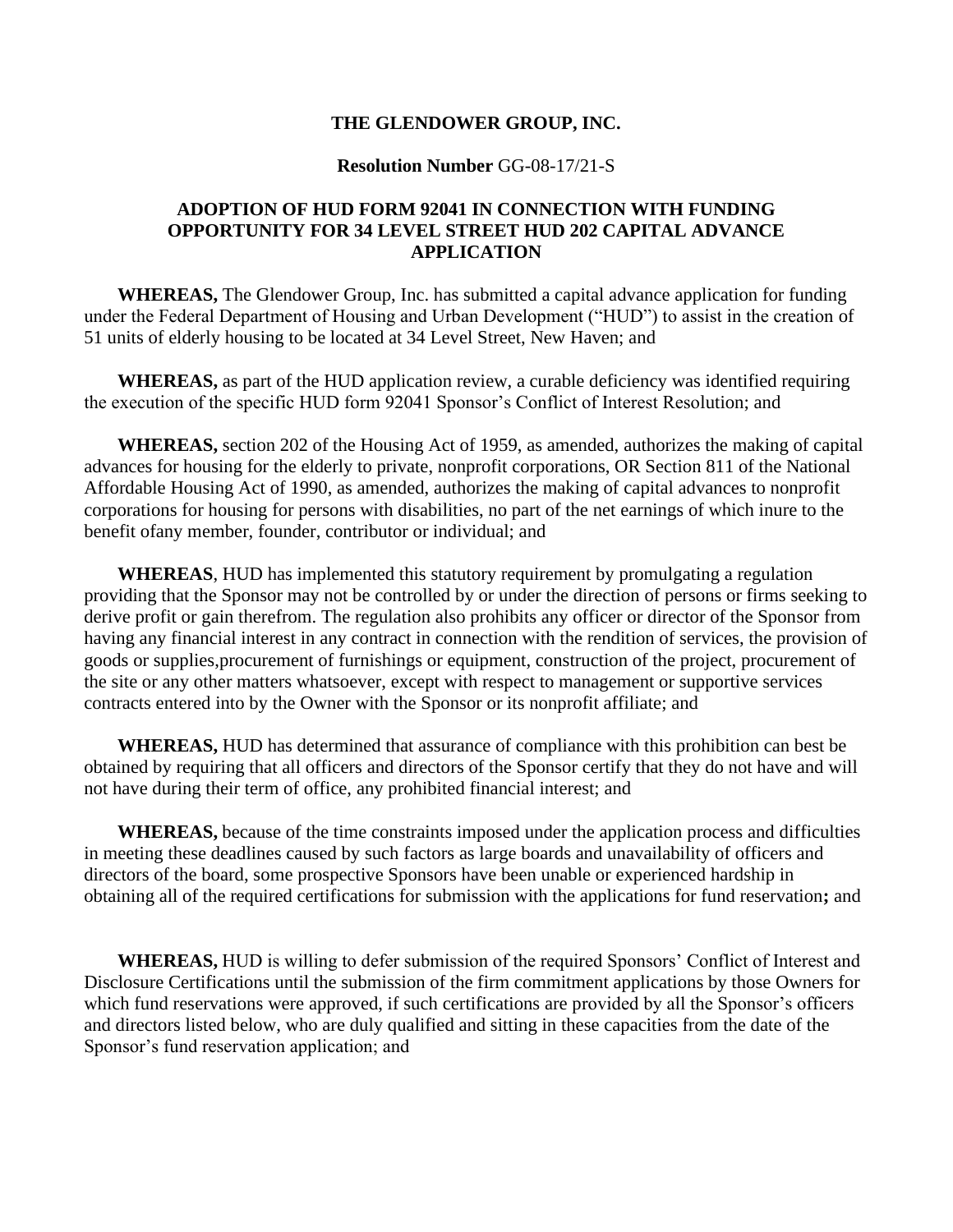**WHEREAS,** Shenae Draughn, is a Director wih a perpetual term and Vice President, John Rafferty, is a Director with a term from May 2021 to May 2024, and Arthurt W. Thomas, III is a Director with a term from December 2020 to December 2023.

# **NOW, THEREFORE, BE IT RESOLVED BY THE BOARD OF DIRECTORS OF THE GLENDOWER GROUP, INC.** that**:**

- 1. Board of Board of Director hereby authorizes adoption of HUD from 92041 in connection with the funding opportunity for 34 Level Street.
- 2. That it will submit an updated Incumbency Certificate, in a form prescribed by HUD, showing all changes in incumbency for submission with the Owner's Application for Firm Commitment, initial closing and final closing.
- 3. That no officer or director of the Sponsor has or will be permitted to have any prohibited interest which would prevent him or her from signing the required Conflict of Interest and Disclosure Certification.
- 4. That the fund reservation will be subject to cancellation by HUD if the officers or directors of either the Sponsor or the Owner fail to submit Conflict of Interest and Disclosure Certifications duly executed by each and all of their respective officers and directors.
- 5. That no HUD capital advance funds or project rental assistance funds will be expended on account of any contract or arrangement where a conflict of interest is determined to exist, and the Sponsor shall be responsible for the payment of any and all obligations involving its officers and directors.
- 6. That should any contract or arrangement entered into by the Owner be determined by HUD to involve a conflict of interest, involving either the Sponsor's or Owner's officers or directors, the Sponsor will exercise its best efforts to cause the Owner to promptly cancel or terminate such contract orarrangement at HUD's request.
- 7. This resolution shall take effect immediately.

I hereby certify that the above resolution was adopted by a majority of the Directors present at a meeting duly called at which a quorum was present, on August 11, 2021.

**Motion was made by Rafferty seconded by Thomas Ed LaChance presented this resolution. Discussions: The vote was as follows: All**